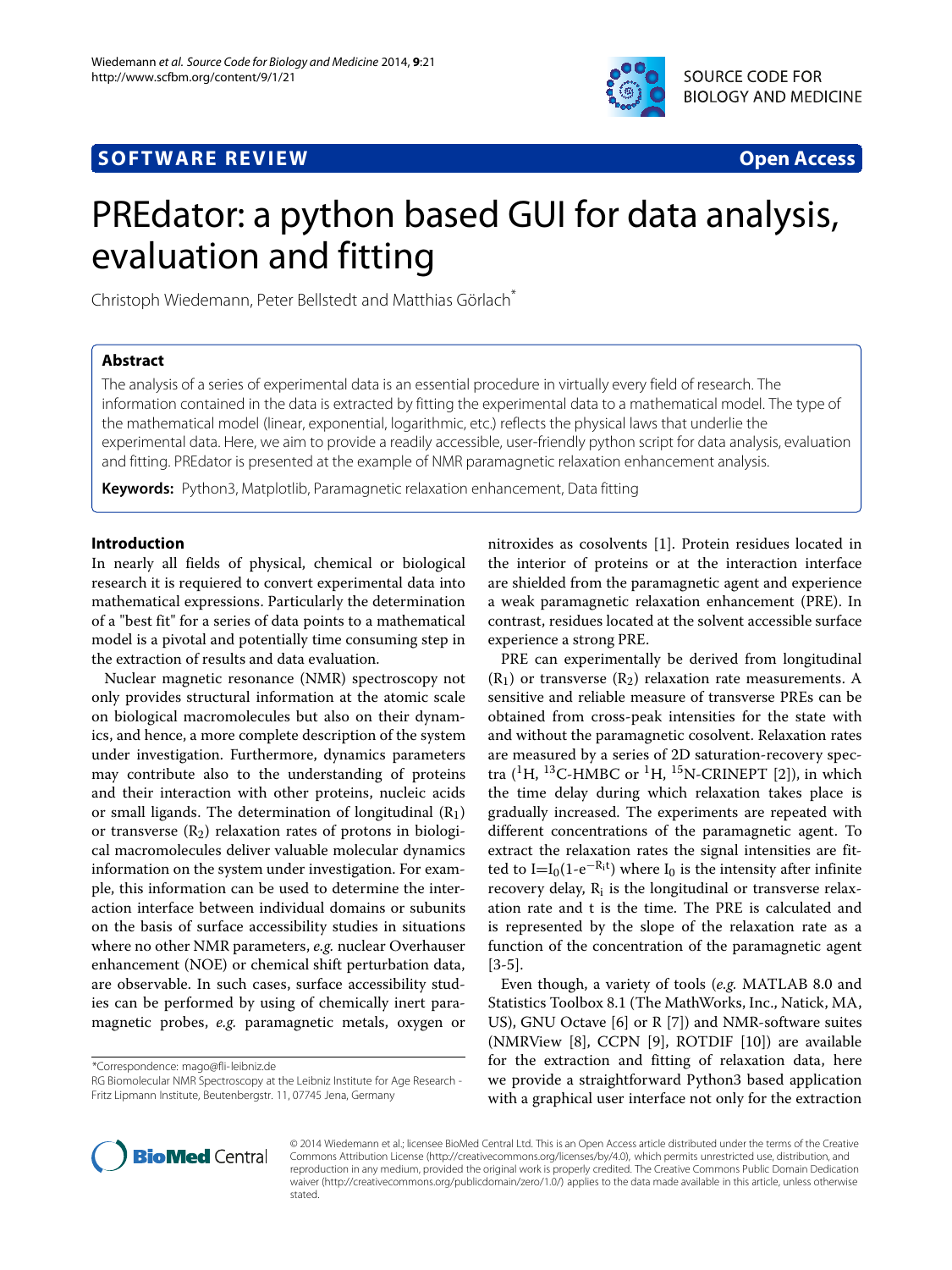of relaxation data but also for the calculation of PREs. However, the script should also be useful for fitting and evaluation of virtually any set of data series.

# **Implementations and results**

PREdator was initially conceived for the analysis of PRE. The application was written in a Mac OS X environment, but it can be run under any operating system for which a Python3 interpreter is available. Python3 and the packages Matplotlib [\[11\]](#page-3-1), SciPy/NumPy [\[12\]](#page-3-2) and dill [\[13\]](#page-3-3) are required to run PREdator.py. Matplotlib [\[11\]](#page-3-1) is used for data visualisation. All generated plots can be saved as either raster (PNG) or vector format files (PDF or EPS). PREdator also provides the option to save the current session and to restore it later. For data serialization the dill package is implemented [\[13\]](#page-3-3).



<span id="page-1-0"></span>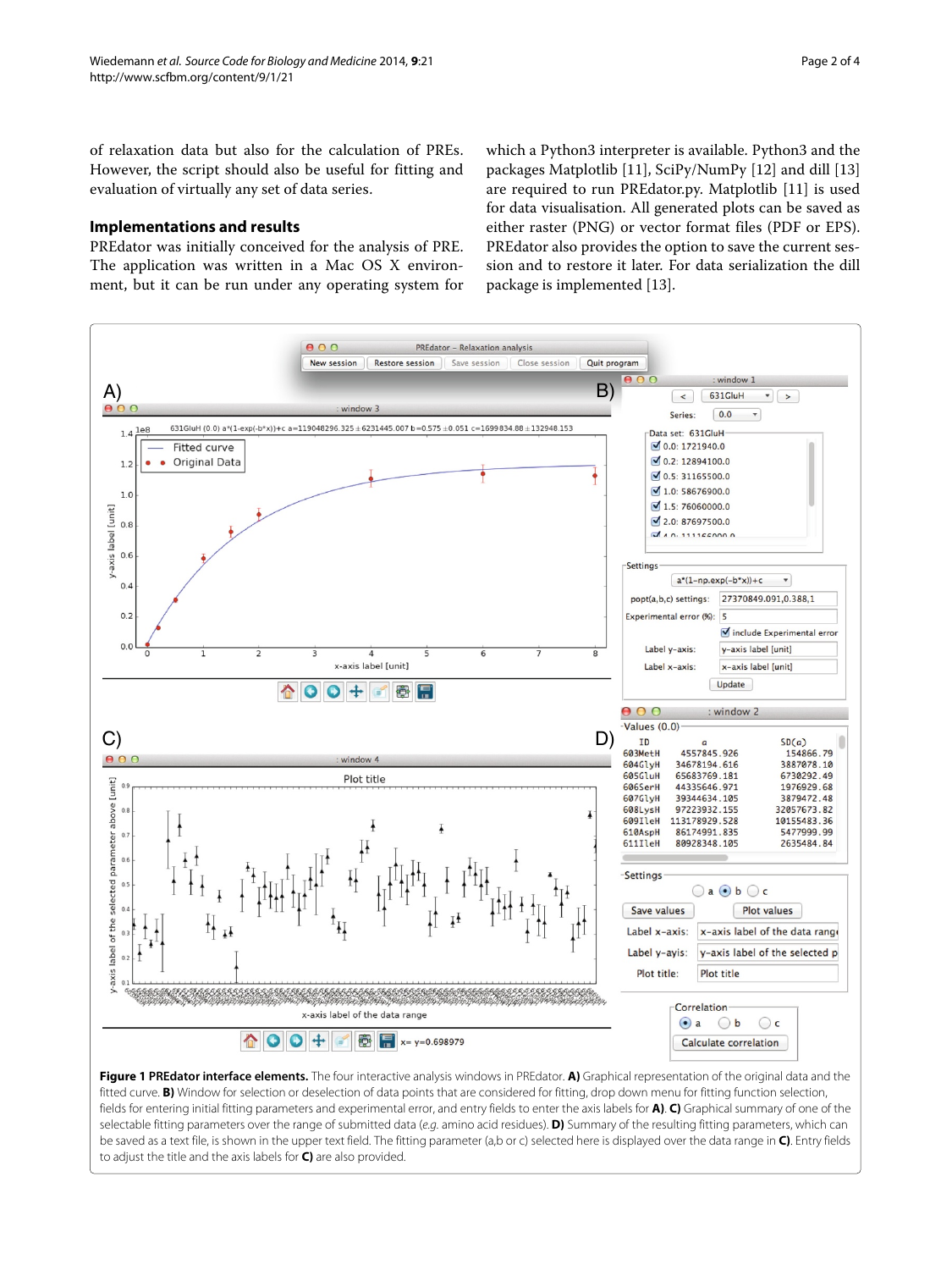The input file has to contain comma separated data (see example files provided with the download package).

In an initial dialogue the user has the opportunity to choose a predefined fitting function from a list or to enter a self-defined fitting function with up to three fitting parameters. The implementation of NumPy allows to create self-defined fitting functions with predefined mathematical expressions (*e.g.* sin, cos or tan).

PREdator provides an initial estimate of the parameters to be fitted. If the user has knowledge of the order of magnitude of the fitting parameters and the experimental error then there is the possibility to enter such initial fitting and error parameters. Data fitting is performed with the curve-fit function implemented in the SciPy-package (modul: scipy.otimize) [\[12\]](#page-3-2). For visual inspection the fitted curve and the original data points are shown as graph (Figure [1\)](#page-1-0).

An operating window is provided to re-adjust the fitting function and/or the fitting parameters. Obvious data outliers can be deselected so that they are not considered for fitting. The change of the fitting outcome in the context of the selection and deselection of data points gives a qualitive estimate of fitting robustness. A summary of the fitting results and errors is given in a second window. Fitting errors are provided as one standard deviation errors. The user has the option to save the results to a text file.

For the calculation of the residue-specific PRE, the relaxation rate ( $R_1$  or $R_2$ ) for each residue and each concentration of the paramagnetic cosolvent are obtained. The cosolvent concentration dependent relaxation rates for individual residues are subsequently correlated by a second fitting. The slope of the resulting fitted function of this second fitting step delivers the PRE for each individual residue.

PREdator delivers fitting parameters in a first step (*e.g.*  $R_1$  of an individual residue of a protein for different concentrations of the paramagnetic cosolvent). In addition it allows to correlate those fitting parameters, obtained for different conditions, in a second step. The principle of such analysis is not restricted to the evaluation of PREs and is applicable to all kinds of experimental data sets where one type of measurement is repeated under different conditions. Examples include the analysis of fluorescence recovery after photobleaching (FRAP) in a living cell as function of the temperature or the assessment of a DNA-protein interaction under different salt, pH or temperature conditions and to compute properly fitted binding curves. The binding curves in turn can be used to derive the condition-dependent affinity parameter K*<sup>d</sup>* (equilibrium dissociation constant).

# **Conclusions**

In summary, PREdator is a time saving tool for visual inspection, fitting and analysis of series of data points.

The application is freely accessible at [http://nmr.fli](http://nmr.fli-leibniz.de/nmrsoftware.shtml)[leibniz.de/nmrsoftware.shtml](http://nmr.fli-leibniz.de/nmrsoftware.shtml) and can be adapted to user requirements.

# **Availability and requirements**

**Project name:** PREdator **Project homepage:** [http://nmr.fli-leibniz.de/](http://nmr.fli-leibniz.de/nmrsoftware.shtml) [nmrsoftware.shtml](http://nmr.fli-leibniz.de/nmrsoftware.shtml) **Direct Download link:** [http://nmr.fli-leibniz.de/](http://nmr.fli-leibniz.de/PREdator/PREdator.zip) [PREdator/PREdator.zip](http://nmr.fli-leibniz.de/PREdator/PREdator.zip) **Operating systems:** Linux, Mac OS X and Windows **Programming language:** Python3 **Other requirements:** Matplotlib, SciPy/ NumPy, dill **License:** GNU GPL v3 **Any restrictions to use by non-academic users:** no licenses are required

#### **Competing interests**

The authors declare that they have no competing interests.

#### **Authors' contributions**

MG is the principal investigator of the project. CW conceived the idea, prepared the NMR samples, recorded and analyzed the NMR spectra. CW and PB programmed the PREdator script. All authors wrote, read and approved the final manuscript.

#### **Acknowledgements**

We thank Georg Peiter for technical support and Dr. Peter Hemmerich (FLI Jena) for providing experimental data. CW was supported by the Leibniz Graduated School on Ageing and Age-Related Diseases (LGSA). The FLI is a member of the Science Association 'Gottfried Wilhelm Leibniz' (WGL) and is financially supported by the Federal Government of Germany and the State of Thuringia.

#### Received: 27 June 2014 Accepted: 17 September 2014 Published: 24 September 2014

#### **References**

- <span id="page-2-0"></span>1. Bertini I, McGreevy KS, Parigi G: *NMR of Biomolecules: Towards Mechanistic Systems Biology*. Weinheim, Germany: John Wiley & Sons; 2012.
- <span id="page-2-1"></span>2. Riek R, Wider G, Pervushin K, Wüthrich K: **Polarization transfer by cross-correlated relaxation in solution NMR with very large molecules.** *Proc Natl Acad Sci* 1999, **96**(9):4918–4923.
- <span id="page-2-2"></span>3. Respondek M, Madl T, Göbl C, Golser R, Zangger K: **Mapping the orientation of Helices in Micelle-Bound peptides by paramagnetic relaxation waves.** *J Am Chem Soc* 2007, **129**(16):5228–5234.
- 4. Madl T, Bermel W, Zangger K: **Use of relaxation enhancements in a paramagnetic environment for the structure determination of proteins using NMR spectroscopy.** *Angewandte Chemie Int Edition* 2009, **48**(44):8259–8262.
- <span id="page-2-3"></span>5. Madl T, Güttler T, Görlich D, Sattler M: **Structural analysis of large protein complexes using solvent paramagnetic relaxation enhancements.** *Angewandte Chemie Int Edition* 2011, **50**(17):3993–3997.
- <span id="page-2-4"></span>6. Eaton JW, Bateman D, Hauberg S: *GNU Octave Version 3.0.1 Manual: a High-level Interactive Language for Numerical Computations*: CreateSpace Independent Publishing Platform; 2009. [\[http://www.gnu.org/software/](http://www.gnu.org/software/octave/doc/interpreter) [octave/doc/interpreter\]](http://www.gnu.org/software/octave/doc/interpreter)
- <span id="page-2-5"></span>7. R Core Team: *R: A Language and Environment for Statistical Computing*. Vienna, Austria: R Foundation for Statistical Computing; 2014. [http://www.R-project.org.](http://www.R-project.org)
- <span id="page-2-6"></span>8. Johnson BA, Blevins RA: **NMR View: a computer program for the visualization and analysis of NMR data.** *J Biomolecular NMR* 1994, **4**(5):603–614.
- <span id="page-2-7"></span>9. Vranken WF, Boucher W, Stevens TJ, Fogh RH, Pajon A, Llinas M, Ulrich EL, Markley JL, Ionides J, Laue ED: **The CCPN data model for NMR**